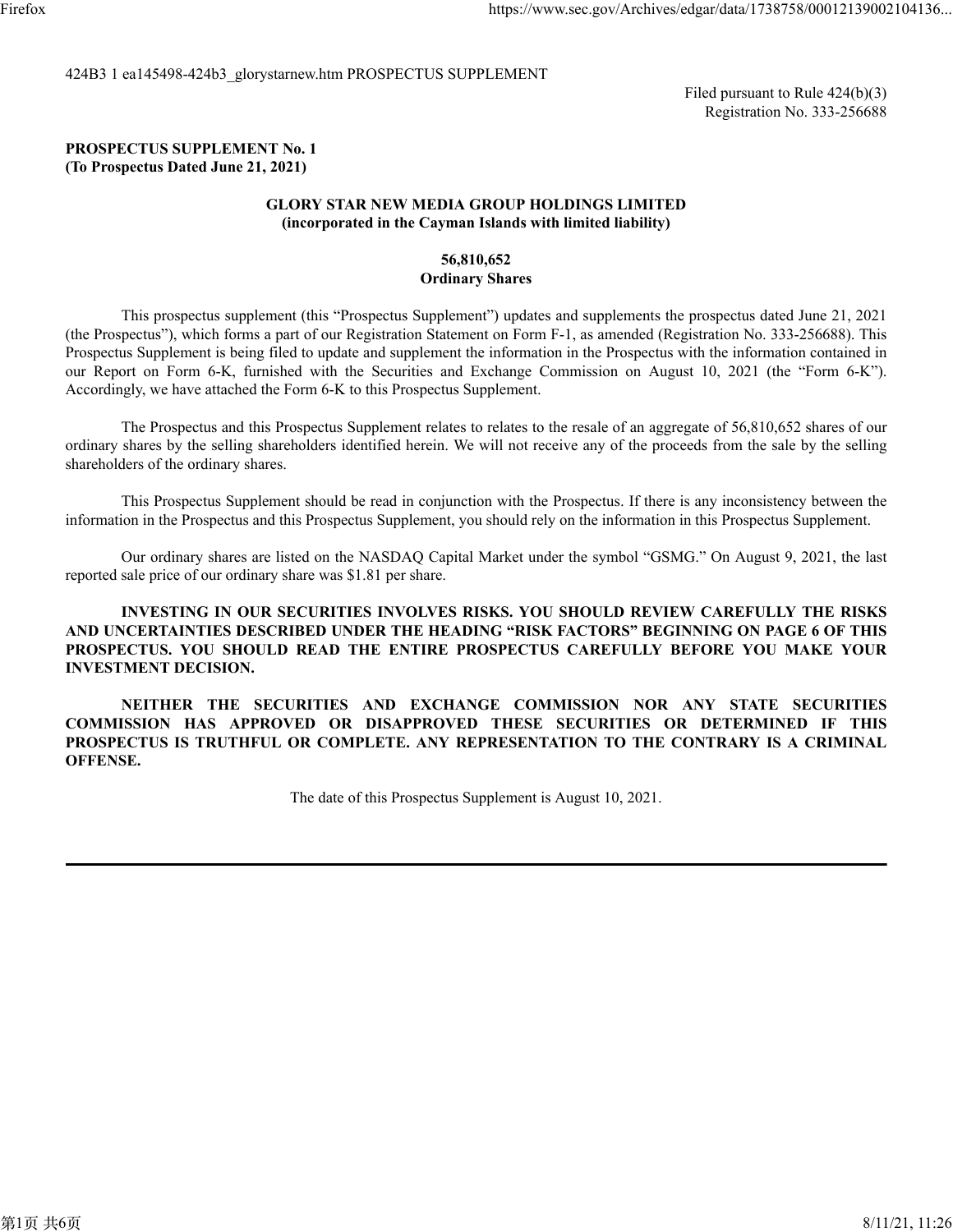#### **UNITED STATES SECURITIES AND EXCHANGE COMMISSION Washington, D.C. 20549**

#### **FORM 6-K**

#### **REPORT OF FOREIGN PRIVATE ISSUER PURSUANT TO RULE 13a-16 OR 15d-16 UNDER THE SECURITIES EXCHANGE ACT OF 1934**

**For the month of August 2021**

**Commission File Number: 001-38631**

#### **GLORY STAR NEW MEDIA GROUP HOLDINGS LIMITED**

**22F, Block B, Xinhua Technology Building, No. 8 Tuofangying South Road, Jiuxianqiao, Chaoyang District, Beijing, China 100016 (Address of principal executive office)**

Indicate by check mark whether the registrant files or will file annual reports under cover of Form 20-F or Form 40-F:

Form 20-F  $\boxtimes$  Form 40-F  $\Box$ 

Indicate by check mark if the registrant is submitting the Form 6-K in paper as permitted by Regulation S-T Rule  $101(b)(1)$ :  $\Box$ 

Indicate by check mark if the registrant is submitting the Form 6-K in paper as permitted by Regulation S-T Rule  $101(b)(7)$ :  $\Box$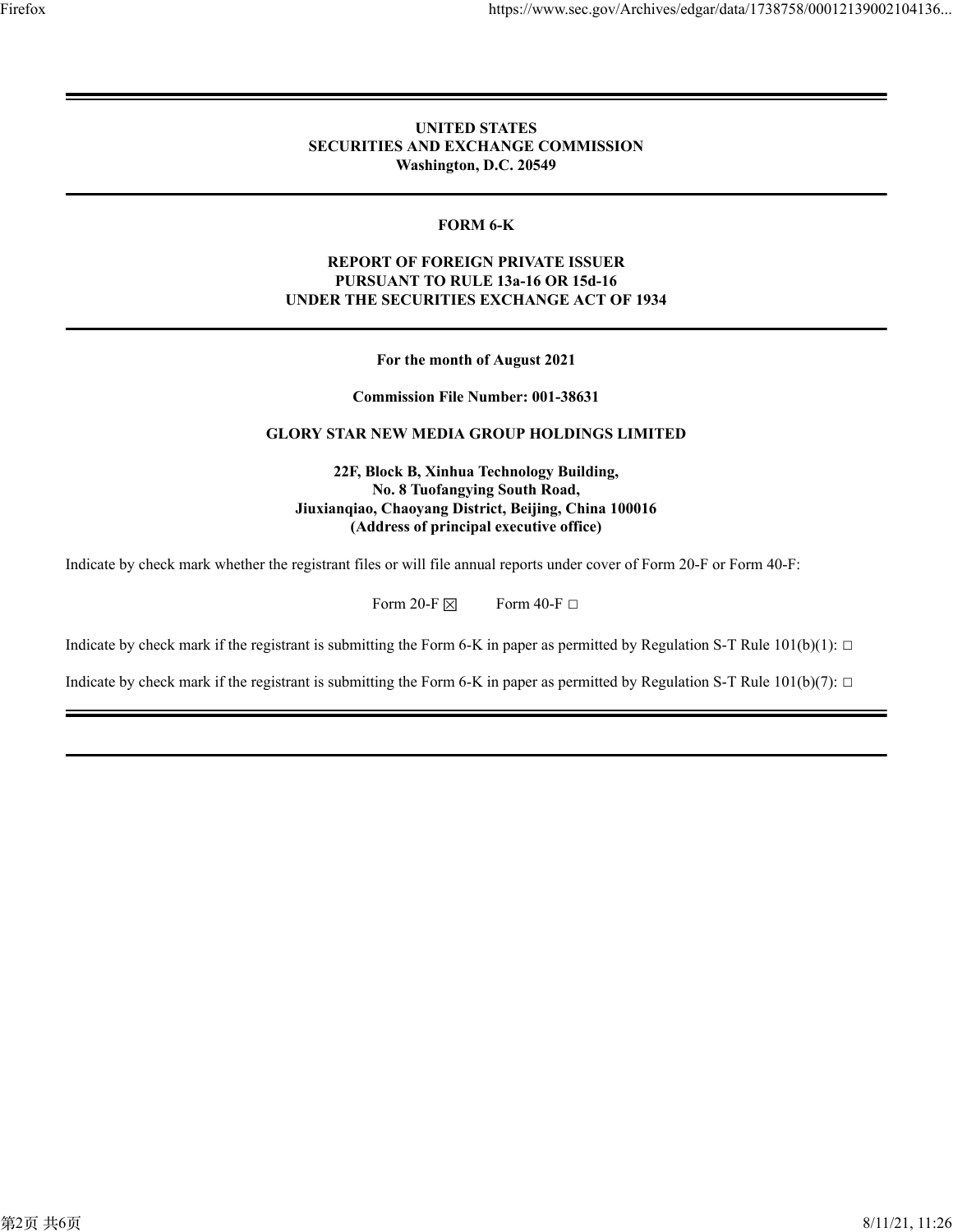#### **Change in Registrant's Certifying Accountant**

Glory Star New Media Group Holdings Limited (the "Company") is furnishing this current report on Form 6-K to report the dismissal of Friedman LLP ("Friedman") effective August 9, 2021 and that the Company has appointed Assentsure PAC (the "Successor Auditors") as successor auditor of the Company effective August 9, 2021 and for the fiscal year ending December 31, 2021.

In connection therewith, the Company provides that:

1. the dismissal of Friedman and the appointment of the Successor Auditors have been considered and approved by the Company's audit committee and board of directors on August 9, 2021.

2. The audit report of Friedman on the financial statements of the Company as of and for the years ended December 31, 2019 and 2020 did not contain any adverse opinion or disclaimer of opinion, nor was it qualified or modified as to uncertainty, audit scope, or accounting principles.

3. During Friedman's term of audit engagement from February 21, 2020 to August 9, 2021, there were no disagreements with Friedman on any matter of accounting principles or practices, financial statement disclosure, or auditing scope or procedures, which disagreements, if not resolved to Friedman's satisfaction, would have caused Friedman to make reference in connection with its opinion to the subject matter of the disagreement. During the years ended December 31, 2019 and 2020, and through August 9, 2021 there have been no reportable events requiring disclosures, as defined in Item  $16F(a)(1)(v)(A)-D$  of Form 20-F.

The Company provided Friedman with a copy of this Form 6-K and requested that Friedman provide the Company with a letter addressed to the Securities and Exchange Commission stating whether it agrees with the above statements. A copy of Friedman's letter is furnished as Exhibit 99.1 to this Form 6-K.

During the Company's most recent two fiscal years and through August 9, 2021, on or prior to the appointment of the Successor Auditors, neither the Company nor anyone on its behalf has consulted with the Successor Auditors on either (a) the application of accounting principles to a specified transaction, either completed or proposed, or the type of audit opinion that might be rendered on the Company's financial statements, or (b) any matter that was the subject of a disagreement, as that term is defined in Item  $16F(a)(1)(iv)$  of Form 20-F (and the related instructions thereto) or a reportable event as set forth in Item  $16F(a)(1)(v)(A)$ through (D) of Form 20-F.

The Company intends to use this Form 6-K and the accompanying exhibit to satisfy its reporting obligations under Item 16F(a) of its Form 20-F for the year ending December 31, 2021 to the extent provided in and permitted by Paragraph 2 of the Instructions to Item 16F of Form 20-F and plans to incorporate Exhibit 99.1 reference into its Form 20-F to the extent necessary to satisfy such reporting obligations

This Form 6-K, including all exhibits attached hereto, is hereby incorporated by reference into the Registrant's Registration Statements on Form S-8 (File No. 333-237788) and on Form F-3 (File No. 333-248554), each as filed with the Securities and Exchange Commission, to be a part thereof from the date on which this report is submitted, to the extent not superseded by documents or reports subsequently filed or furnished.

1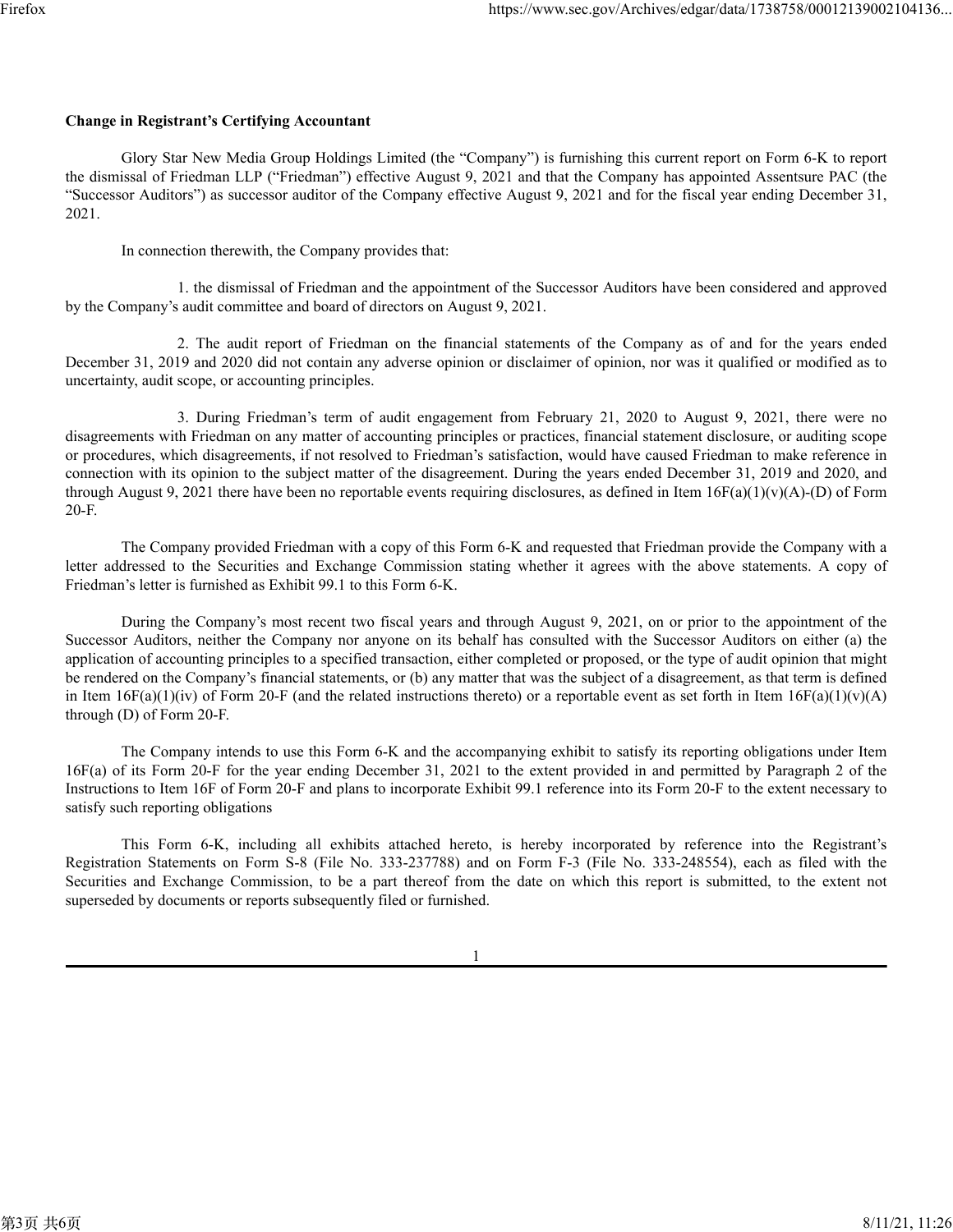### **SIGNATURES**

Pursuant to the requirements of the Securities Exchange Act of 1934, the registrant has duly caused this report to be signed on its behalf by the undersigned, thereunto duly authorized.

#### **Glory Star New Media Group Holdings Limited**

By: /s/ Bing Zhang

Bing Zhang Chief Executive Officer

Dated: August 10, 2021

2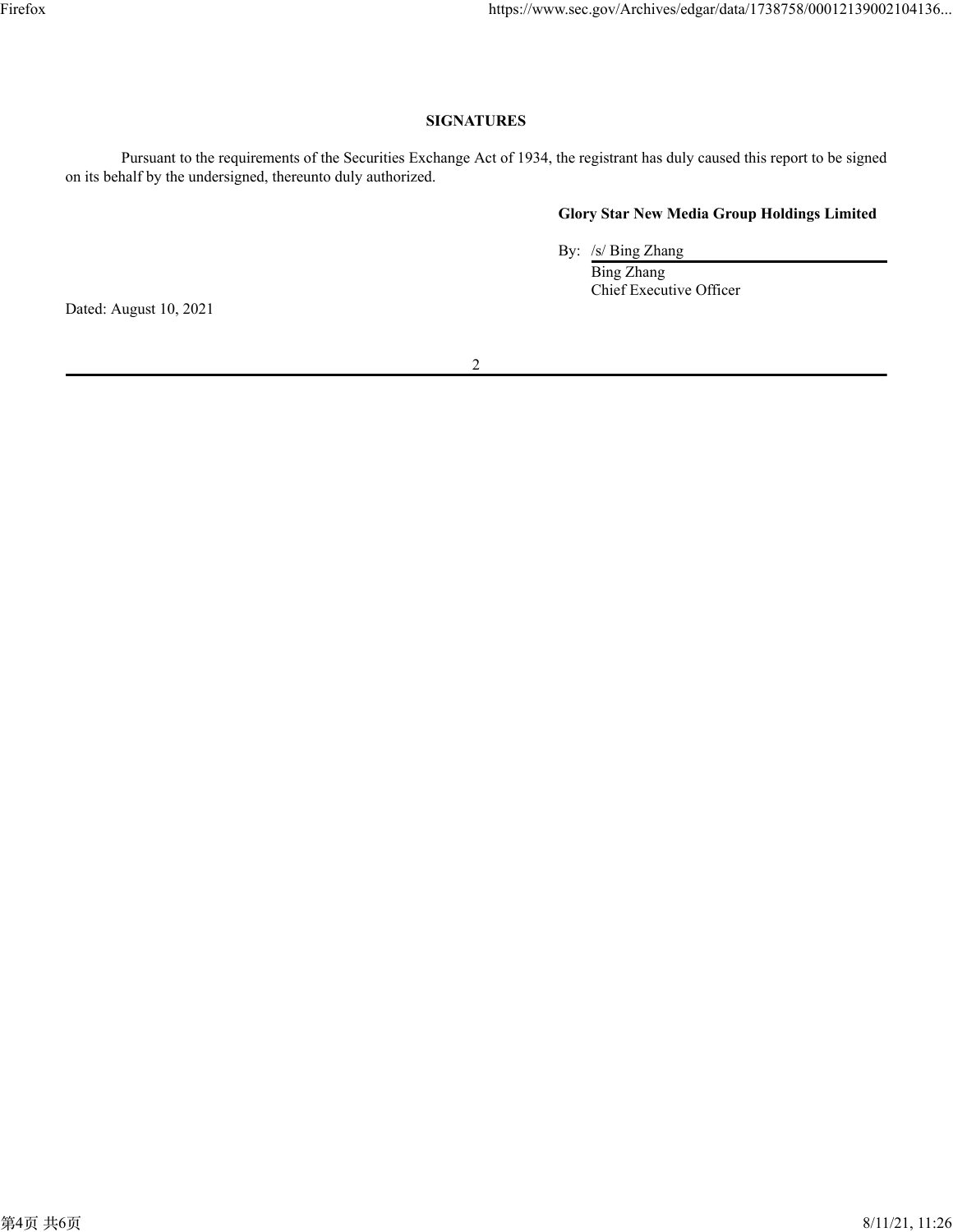## **EXHIBIT INDEX**

| Exhibit | <b>Description of Document</b>                                                             |
|---------|--------------------------------------------------------------------------------------------|
| No.     |                                                                                            |
| 99.1    | Letter from Friedman LLP to the Securities and Exchange Commission, dated August 10, 2021. |
|         |                                                                                            |